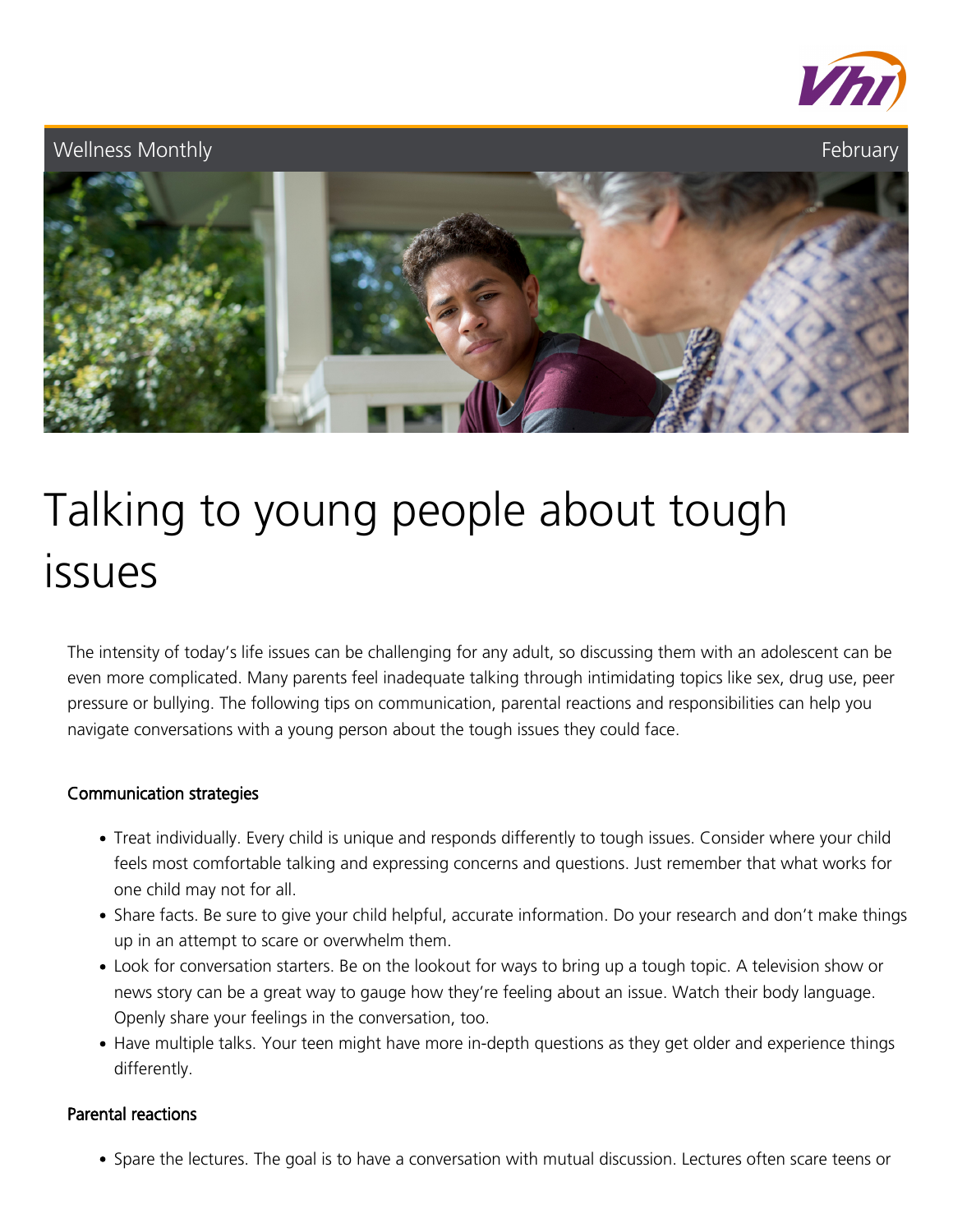cause them to shut down emotionally. When they feel heard, they are more likely to listen.

- Cut out distractions. Make sure you are in the right state of mind to discuss a difficult topic. This means silencing your cell phone, turning off the television and giving your child your undivided attention.
- Don't assume. You don't know what your child does or doesn't know about a topic. If they ask you a question, don't assume it means they're engaging in the behavior. They are coming to you in safety and trust, so making assumptions is a surefire way to jeopardize the relationship.
- Stay calm. When your child sees you panicking and anxious about a situation, they're less likely to open up. Remain composed by listening and asking open-ended questions. Make sure your tone of voice doesn't sound accusatory.
- Model healthy reactions. Children are always looking to see how we react to difficult situations (a death, crisis or bad decision, etc.). Our actions will give them far more information than our conversations will.

## Parental responsibilities

- Share feelings and values. Your child knows you have opinions, emotions and values. It's important to explain why you feel how you do. If they know what's important to you, they'll be more likely to consider their own priorities when facing a tough situation.
- See the big picture. When discussing good choices, it's important to talk about what motivates that decision. Educate your child about how making good choices allows us to lead good lives and meet our goals.
- Don't criticize. Occasionally, you may overhear your child talking about another friend's questionable decisions. Be cautious not to criticize and jump to conclusions.
- Pay attention to media. It's important to be aware of what your teen's watching. Better yet, make some popcorn and share some screen time together. Showing interest in their likes is a great way to build bridges for communication.
- Follow up. Typically, today's teens do more of their talking via text than face-to-face or by phone. Consider sending your child a positive text to follow-up after discussing a tough topic. There's no need to feel intimidated or try to be someone you're not. Simply text as you would talk to communicate your appreciation, attention and love.

Finally, it's important to praise a child when they are honest with you about tough issues. Help them understand that having a humble attitude and telling the truth will minimize a possible punishment. Remaining calm and nonjudgmental shows your child you're a safe place and an ally, and they will be more likely to approach you with tough topics in the future.

Sources:

U.S. Department of Health and Human Services. Adolescent health. hhs.gov/ash/oah/resources-and publications/info/parents/get-started/.

U.S. Department of Health and Human Services. Adolescent health resources. hhs.gov/ash/oah/resources-and-publications/info/parents/conversation-tools/.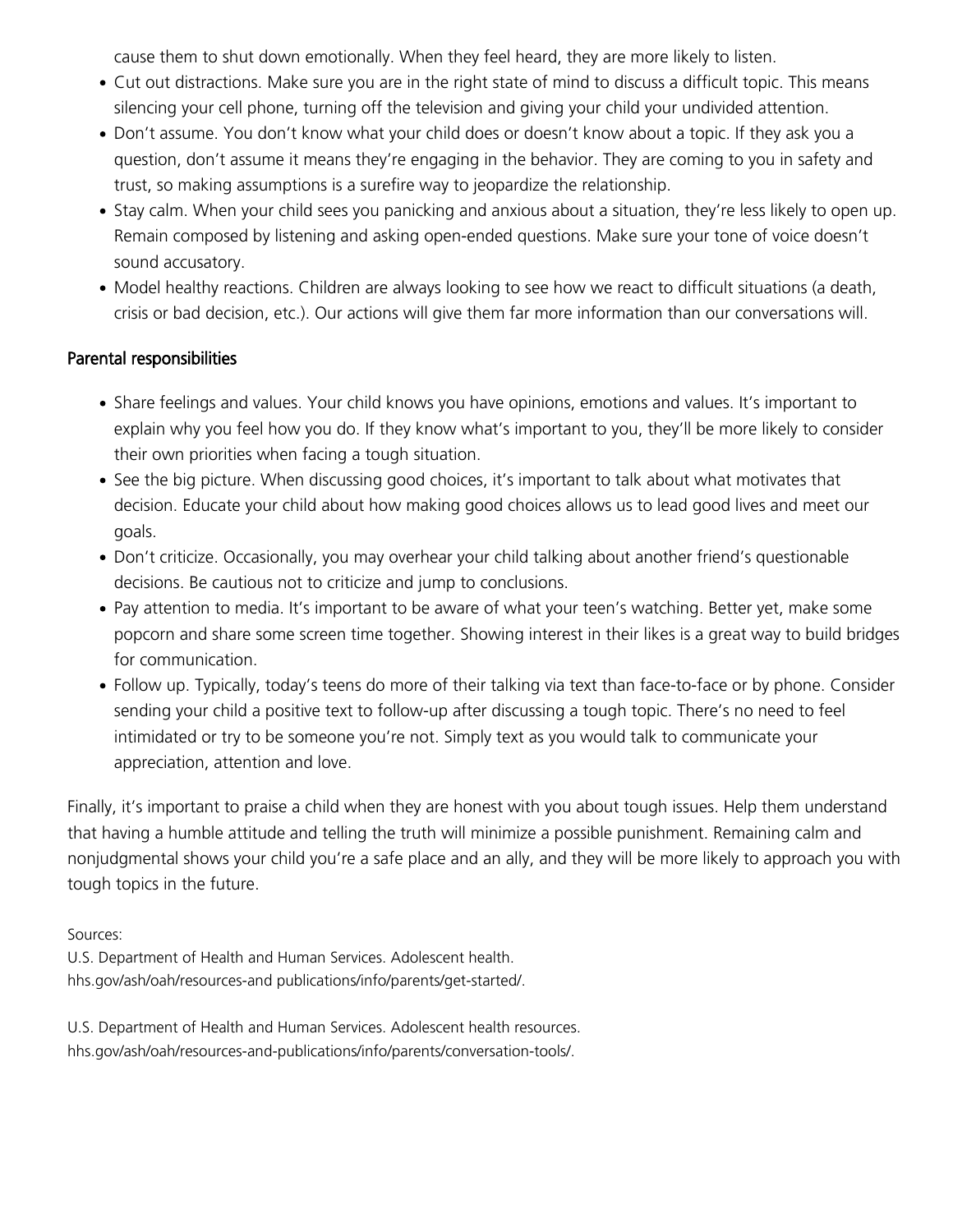# Stress, teens and coping tips

If you have a teen, you may already know that they experience stress, just like you. Some stressors for teens may be different than "adult" stressors, for example, keeping up with schoolwork or issues with peers.

While some stress is normal, being under stress for too long can have a negative effect on your mental, emotional and physical health. It can lead to trouble concentrating, anxiety, irritability, changes in sleep patterns and coping in unhealthy ways, such as using drugs or alcohol.

### Tips for teens

Just like adults, it's beneficial for teens to learn how to deal with stress in a healthy way. Share these tips with your teen:

- Get regular physical activity and sleep.
- Break down large projects into easier, smaller steps.
- Establish a strong social circle of friends and family.
- Find healthy ways to relax, like meditation or breathing exercises.
- Understand that doing something well doesn't mean doing it 100% perfectly.
- Prepare for things that may cause stress. For example, if public speaking is stressful, find a class to help you practice for it.
- Learn how to rephrase feelings, stating things in polite yet firm terms. For example, "I feel upset when you raise your voice," or "Please stop name-calling."
- Become aware of negative thoughts and reframe thinking in a positive light. Instead of saying, "I always mess up," try saying, "I didn't do this one thing perfectly this one time, but with practice and help I know I can improve."

## Ways you can help

Let's look at some things that you can do to help your teen better handle stress:

- Monitor any effect stress may have on your teen's health, how they act, think or feel.
- Promote teen participation in social activities, like sports, without overscheduling them.
- Listen to your teen and keep an eye out for signs of stress.
- Learn new stress management techniques and model healthy coping skills.

If your child is talking about or showing signs of feeling stressed, consider talking to a professional. Trained mental health counselors can help figure out the causes of your teen's stress and share more ways to help them cope.

Note: If you or someone you know are having thoughts of hurting yourself or others, seek help right away. If someone is in immediate danger, call 911 or go to the closest emergency room. To talk with a trained counselor, you can call the National Suicide Prevention Lifeline anytime at 1-800-273-TALK (1-800-273-8255).

Sources:

American Academy of Child & Adolescent Psychology: Stress Management and Teens.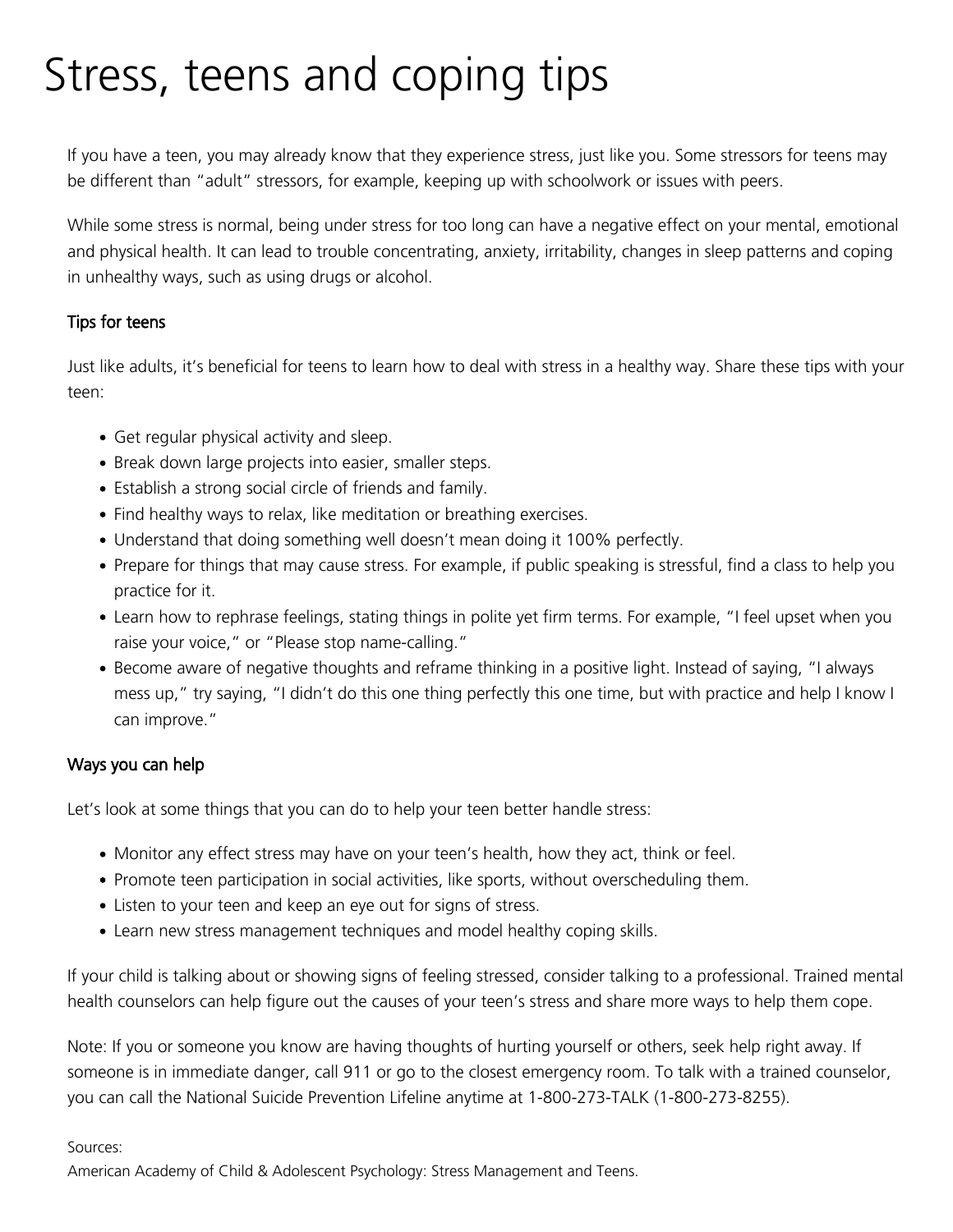aacap.org/aacap/families\_and\_youth/facts\_for\_families/fff-guide/Helping-Teenagers-With-Stress-066.aspx.

Centers for Disease Control and Prevention. Anxiety and depression in children. cdc.gov/childrensmentalhealth/depression.html.

KidsHealth.org. Childhood stress. kidshealth.org/en/parents/stress.html.

National Institute of Mental Health. 5 things you should know about stress. nimh.nih.gov/health/publications/stress.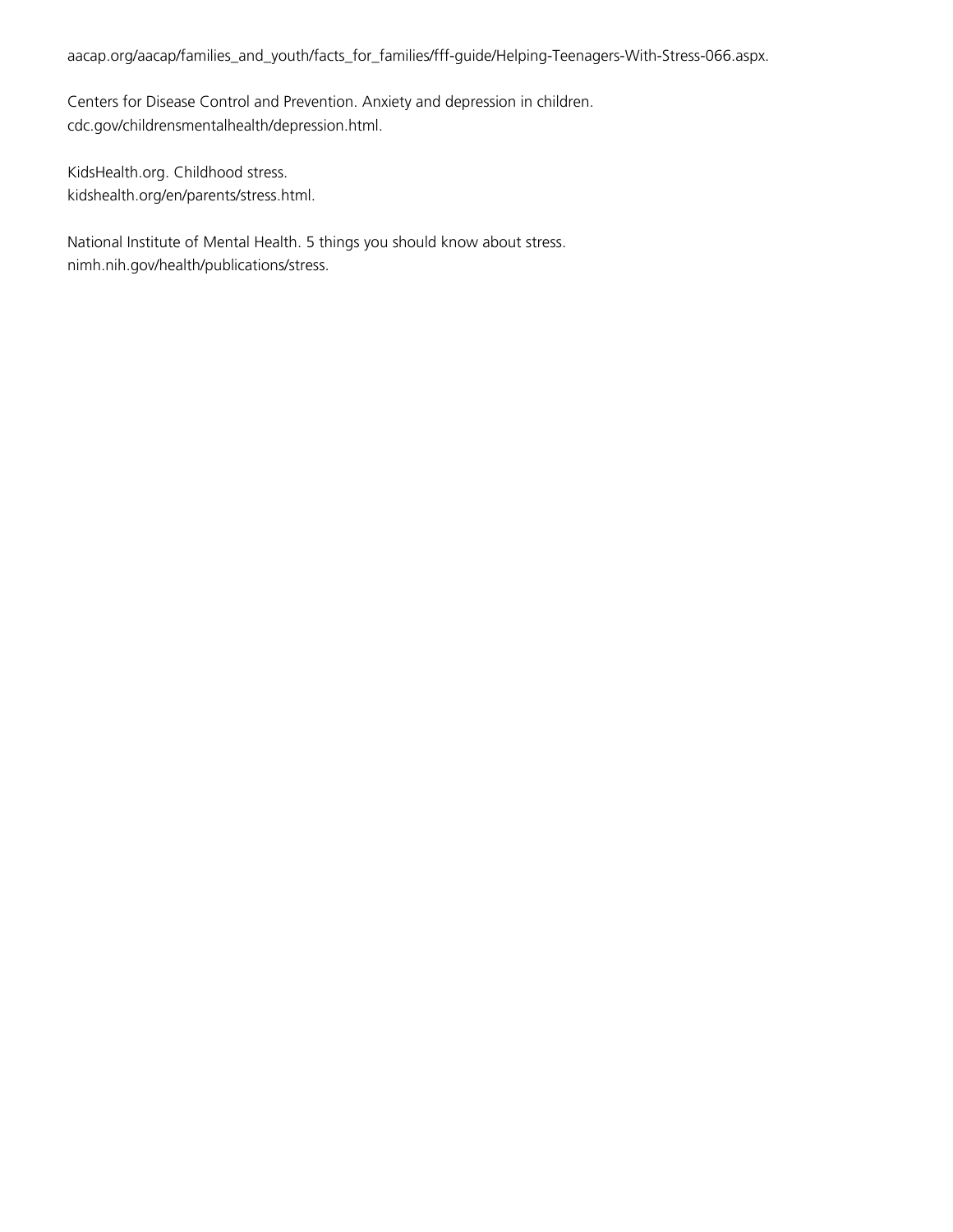# Bipolar disorder in children and teens

Bipolar disorder causes mood swings with extreme ups (mania) and downs (depression). When people with this problem are up, they have brief, intense outbursts or feel irritable or extremely happy (mania) several times almost every day. They have a lot of energy and a high activity level. When they are down, they feel depressed and sad.

#### What are the symptoms?

In children and teens, moods quickly change from one extreme to another without a clear reason. But for a child to have bipolar disorder, these mood changes must be different from the child's usual moods and must happen with other symptoms or changes in behavior.

Times of mania or depression may be less obvious in children and teens than in adults.

- A manic episode lasts at least a week. It is a period of extremely happy, aggressive or angry mood. The child or teen may:
	- Have little need for sleep
	- Have high energy levels
	- Have extreme confidence in themselves
	- Talk very fast
	- Have many thoughts at once
	- Seem very distracted and unable to focus
	- Act inappropriate or are intrusive in social settings
- A depressive episode is a period of sad, low or cranky mood. The child or teen may:
	- $\circ$  Not find pleasure in things they normally enjoy
	- Have low energy or feel "slowed down"
	- Have sleep and appetite changes
	- Have low self-esteem
	- Feel guilty or worthless
	- Withdraw from friends or family
	- Have difficulty focusing
	- Have thoughts about death or suicide

## How is bipolar disorder diagnosed in children and teens?

This disorder can be hard to diagnose in children and teens. The symptoms can look a lot like the symptoms of other problems, such as:

- Attention deficit hyperactivity disorder (ADHD)
- Substance use disorder
- Conduct disorder

Bipolar disorder can often occur along with these problems.

If your doctor thinks your child or teen may have bipolar disorder, they may ask questions about your child's